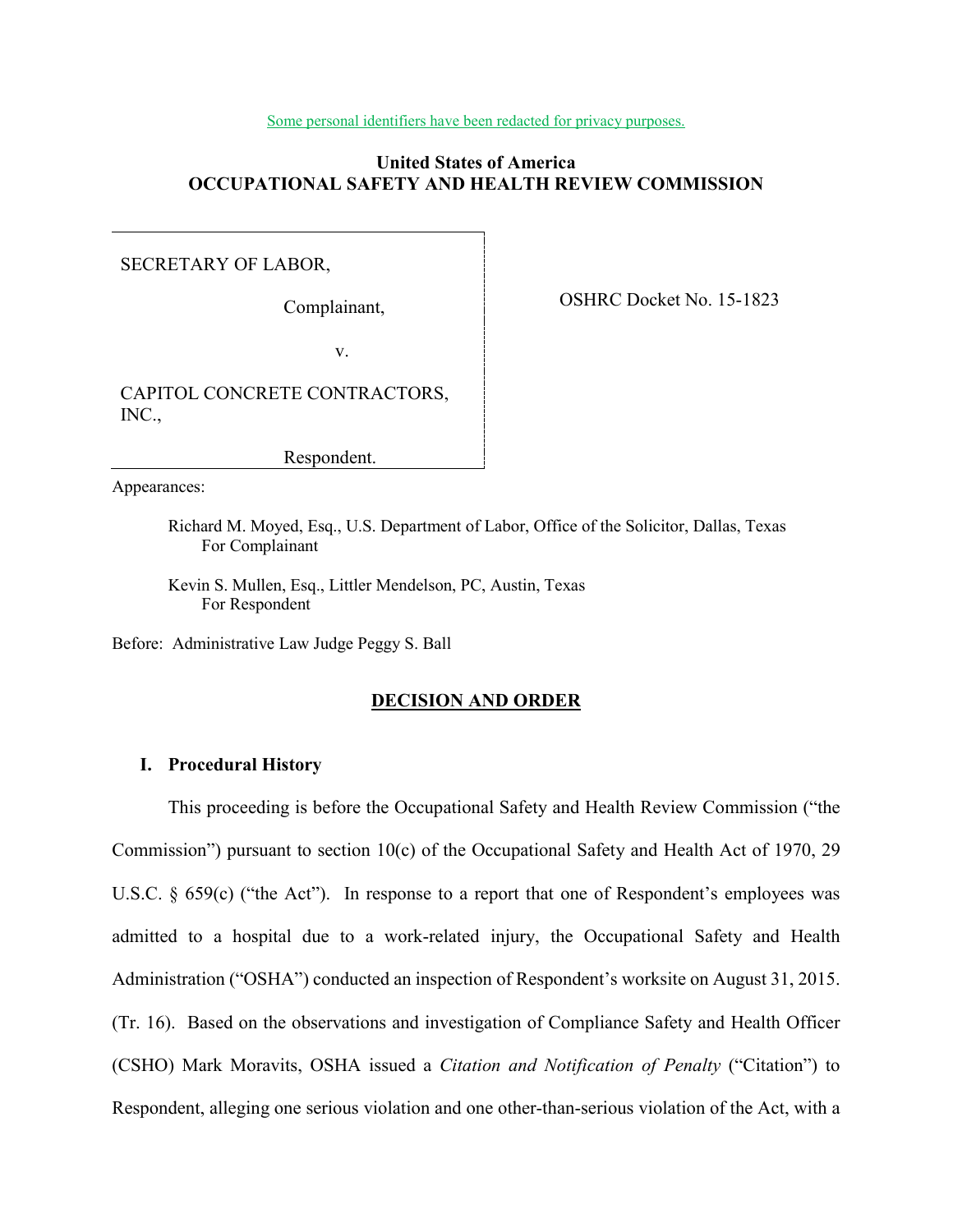total proposed penalty of \$10,800.00. Specifically, Complainant alleges Respondent's on-the-job training procedures for skid-steer operators placed trainers in harm's way, in violation of section 5(a)(1) of the Act. Complainant also alleges Respondent failed to contact OSHA within 24 hours of the hospitalization of one of its employees. Respondent timely contested the Citation.

 The trial took place on July 13, 2016, in Austin, Texas. The only witness to testify was CSHO Moravits. At the close of Respondent's cross-examination of CSHO Moravits, Complainant rested its case. (Tr. 65). Respondent moved for a directed verdict, which was denied by the Court, and ultimately rested without presenting additional evidence or testimony. (Tr. 65– 66). Both parties timely submitted post-trial briefs. After reviewing the sparse record produced in this case, the Court finds Complainant failed to establish either of the violations alleged in the Citation and Notification of Penalty.

## **II. Jurisdiction**

The parties submitted a Joint Stipulation Statement. The Stipulation states that Respondent is "an employer engaged in business affecting commerce within the meaning of section 3(5) of the Act" and that the "Occupational Safety and Health Review Commission has jurisdiction of this proceeding under Section 10(c) of the Act." (Ex. J-1).

#### **III. Factual Background**

 The facts of this case come entirely from the testimony of CSHO Moravits. Respondent did not present evidence but instead chose to rest its case on Complainant's failure to meet his burden of proof. Thus, the Court's findings of fact and conclusions of law hinge entirely on its assessment of the sufficiency of Complainant's evidence. As noted above, the Court finds Complainant failed to meet its burden of proof.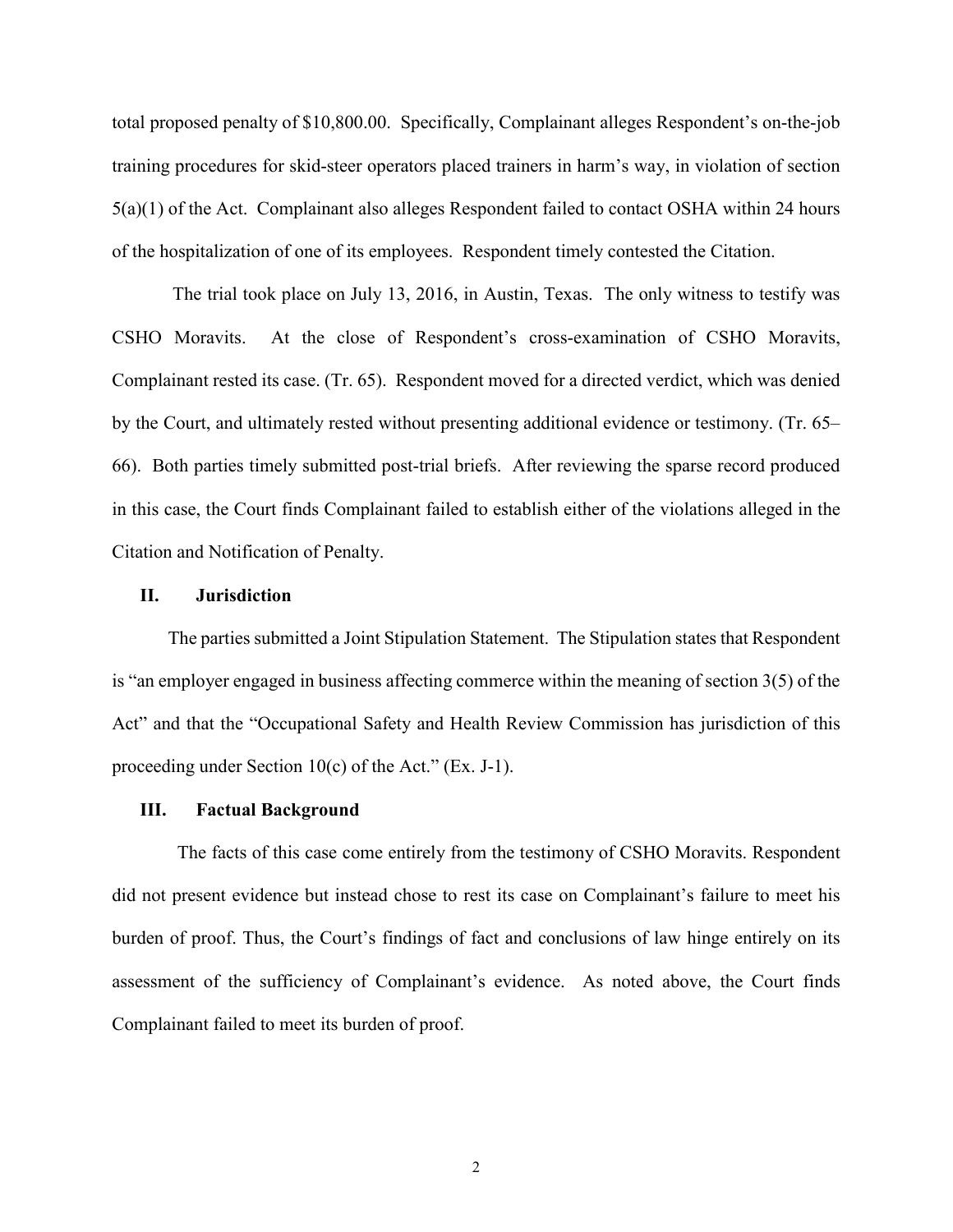According to CSHO Moravits, Respondent notified OSHA of the hospitalization of one of its employees on August 28, 2015. (Tr. 15). When he reached out to Respondent, CSHO Moravits was told they were no longer working in Bastrop, so the parties arranged to meet on August 31, 2015, at Respondent's Liberty Hill Office. (Tr. 16). Respondent agreed to have the skid-steer, the operator, the injured trainer, and the superintendent available. On Sunday, Jordan Moore, Respondent's vice-president, informed CSHO Moravits that the skid-steer had been moved to a worksite in Georgetown, so the parties agreed to change the location and time of the meeting. (Tr. 16).

CSHO Moravits relayed the following facts about the incident, which occurred on August 26, 2015. During skid-steer operator training, the trainer, [Redacted], noticed the trainee lifted the bucket of the skid-steer into an elevated position, which was unusual because there was nothing in the bucket at the time. (Tr. 17–18). [Redacted] walked over to the skid-steer, reached into the cab while the loader bucket was still in a raised position and tried to point out the controls. (Tr. 18). As he was doing so, the bucket arms came down and fractured his wrist. (Tr. 18). According to CSHO Moravits' testimony, Carlos Sanchez, the worksite superintendent, took [Redacted] to a Concentra clinic and eventually to St. David's hospital.

With respect to the trainer's hospitalization, CSHO Moravits testified regarding what Sanchez told him. Sanchez purportedly told Moravits he had taken [Redacted] first to a Concentra clinic, which, in turn, referred Sanchez and [Redacted] to St. David's hospital. (Tr. 32). According to Moravits, Sanchez stated he helped [Redacted] get admitted to St. David's and waited around until [Redacted] was given a prognosis and started receiving treatment. (Tr. 33). Moravits could not say, however, when [Redacted] was admitted to the hospital, but, based on his conversations with Sanchez, he believed it occurred around noon on August 26, 2015. (Tr. 53). Although CSHO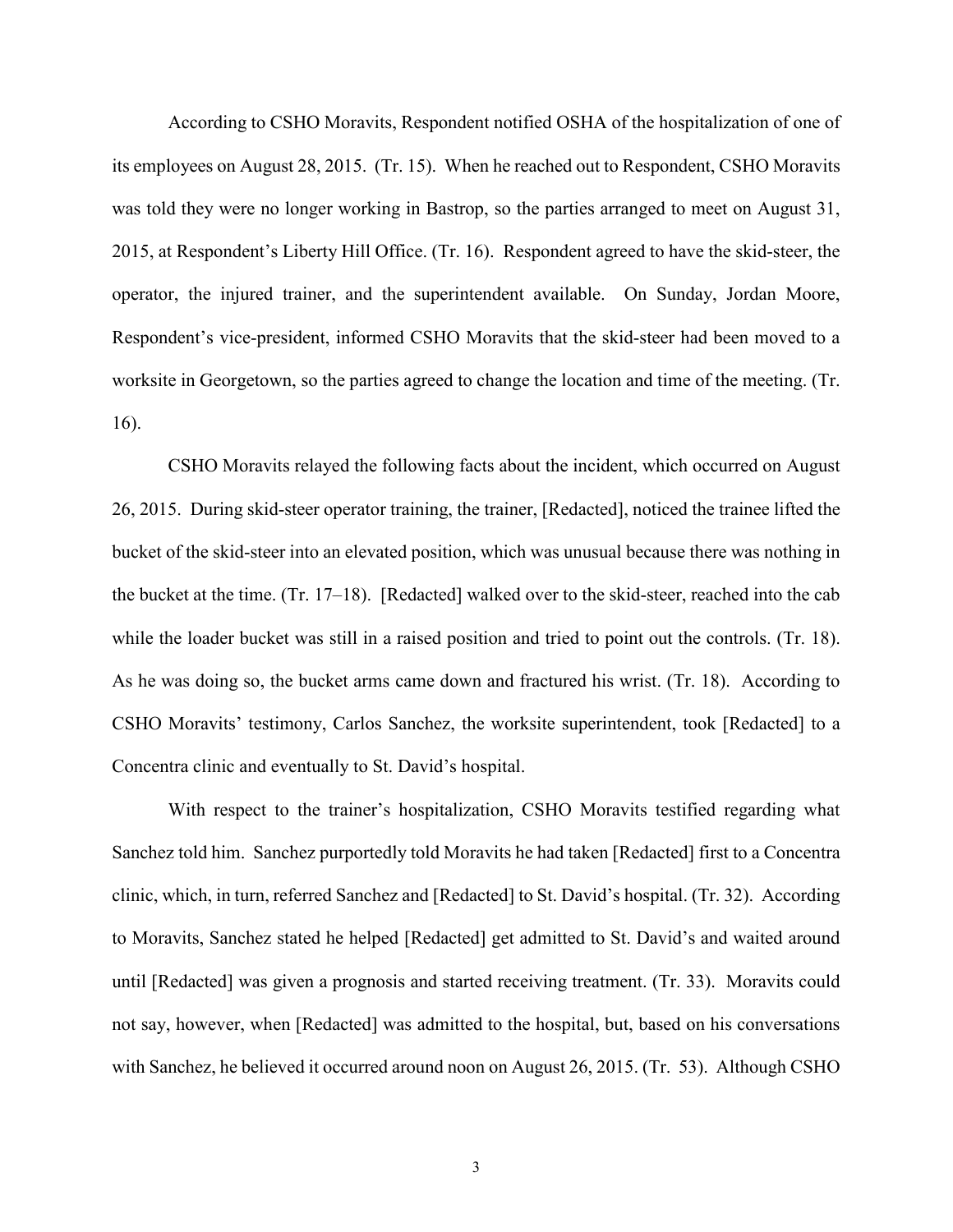Moravits testified about paperwork that would reflect the exact time of [Redacted]'s admission to the hospital, as well as the time of the report to OSHA, no such documents were introduced into evidence.

In response to the foregoing facts, Complainant issued a two-item Citation and Notification of Penalty.

# **IV. Discussion**

As noted above, Complainant's presentation of this case could most generously be characterized as perfunctory. In support of a \$10,800 fine and two violations, Complainant's case-in-chief comprised 25 pages of direct testimony from CSHO Moravits.<sup>[1](#page-3-0)</sup> Respondent only introduced one exhibit during its cross-examination of CSHO Moravits, but otherwise called no witnesses. Thus, the Court is presented with a fairly simple question: Is Complainant's evidence, standing alone, sufficient to meet his burden of proof with respect to two separate violations of the Act? The Court finds that it is not.

#### **A. Applicable Law**

 $\overline{a}$ 

To prove a violation of the general duty clause, the Secretary must show that: (1) a condition or activity in the workplace presented a hazard; (2) the employer or its industry recognized the hazard; (3) the hazard was likely to cause death or serious physical harm; and (4) a feasible means existed to eliminate or materially reduce the hazard. *Pegasus Tower*, 21 BNA OSHC 1190, 1191 (No. 01-0547, 2005).

To establish a violation of an OSHA standard pursuant to  $5(a)(2)$ , Complainant must establish: (1) the standard applies to the facts; (2) the employer failed to comply with the terms of the standard; (3) employees were exposed to the hazard covered by the standard, and (4) the

<span id="page-3-0"></span><sup>1.</sup> This page count reflects only the periods of time during which CSHO Moravits was under direct or redirect examination and does not include interludes for objections and rulings. As such, the total page count is likely lower.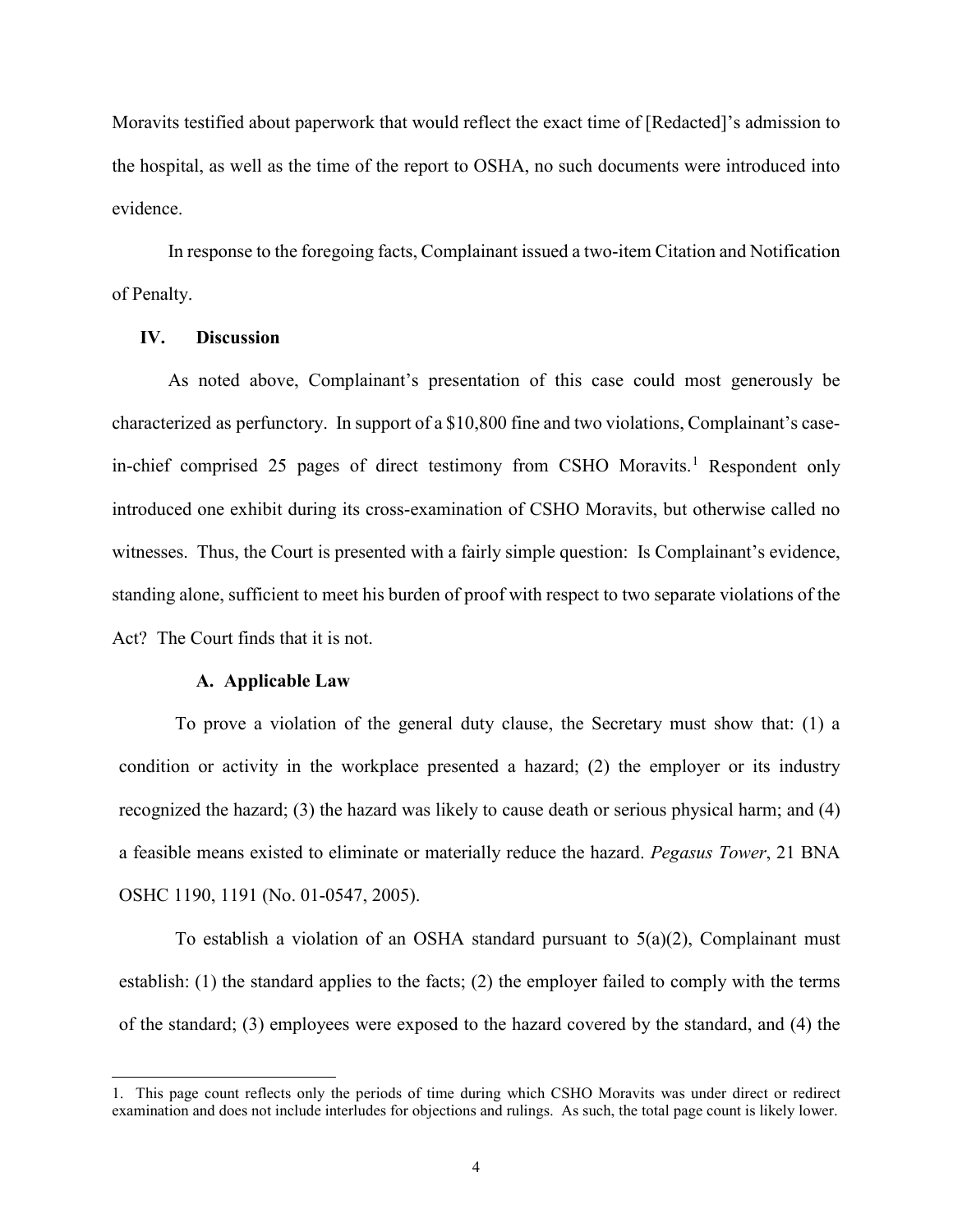employer had actual or constructive knowledge of the violation (i.e., the employer knew or, with the exercise of reasonable diligence, could have known of the violative condition). *Atlantic Battery Co.*, 16 BNA OSHC 2131, 2138 (No. 90-1747, 1994).

In both cases, Complainant's burden is the same: he has the burden of establishing each

element by a preponderance of the evidence. *See Hartford Roofing Co.*, 17 BNA OSHC 1361

(No. 92-3855, 1995). "Preponderance of the evidence" has been defined as:

The greater weight of the evidence, not necessarily established by the greater number of witnesses testifying to a fact *but by evidence that has the most convincing force*; superior evidentiary weight that, though not sufficient to free the mind wholly from all reasonable doubt, is still sufficient to incline a fair and impartial mind to one side of the issue rather than the other.

Black's Law Dictionary, "Preponderance of the Evidence" (10th ed. 2014) (emphasis added).

# **B. Citation 1, Item 1**

Complainant alleged a serious violation of the Act in Citation 1, Item 1 as follows:

OSH ACT of 1970 Section  $(5)(a)(1)$ : The employer did not furnish employment and a place of employment which were free from recognized hazards that were causing or likely to cause death or serious physical harm to employees where employees were exposed to a struck by hazard from heavy equipment.

On or about 26 August 2015, and at times prior thereto, an employee engaged in training operations for a new Skid-steer Loader operator would routinely approach the operational Loader at the construction jobsite and was exposed to a struck by hazard from the equipment.

Feasible means of abatement for this hazard, among others, includes the following measure(s): 1) Follow the Manufacturer's Operation & Maintenance Manual for the Caterpillar Ski Steer Loader that explicitly warns in the safety section to keep bystanders away when operating. 2) Ensure clearance from the machine is maintained during operation. 3) Lower all mechanisms before approaching. 4) Power down the equipment before approaching. 5) Utilize brace for the Loader's lift arms when approaching while the bucket and arm are raised. 6) Conduct more yard training of new operators that covers the various controls, and provide a practical evaluation prior to allowing the operation of the Loader at any jobsite.

Citation and Notification of Penalty at 6.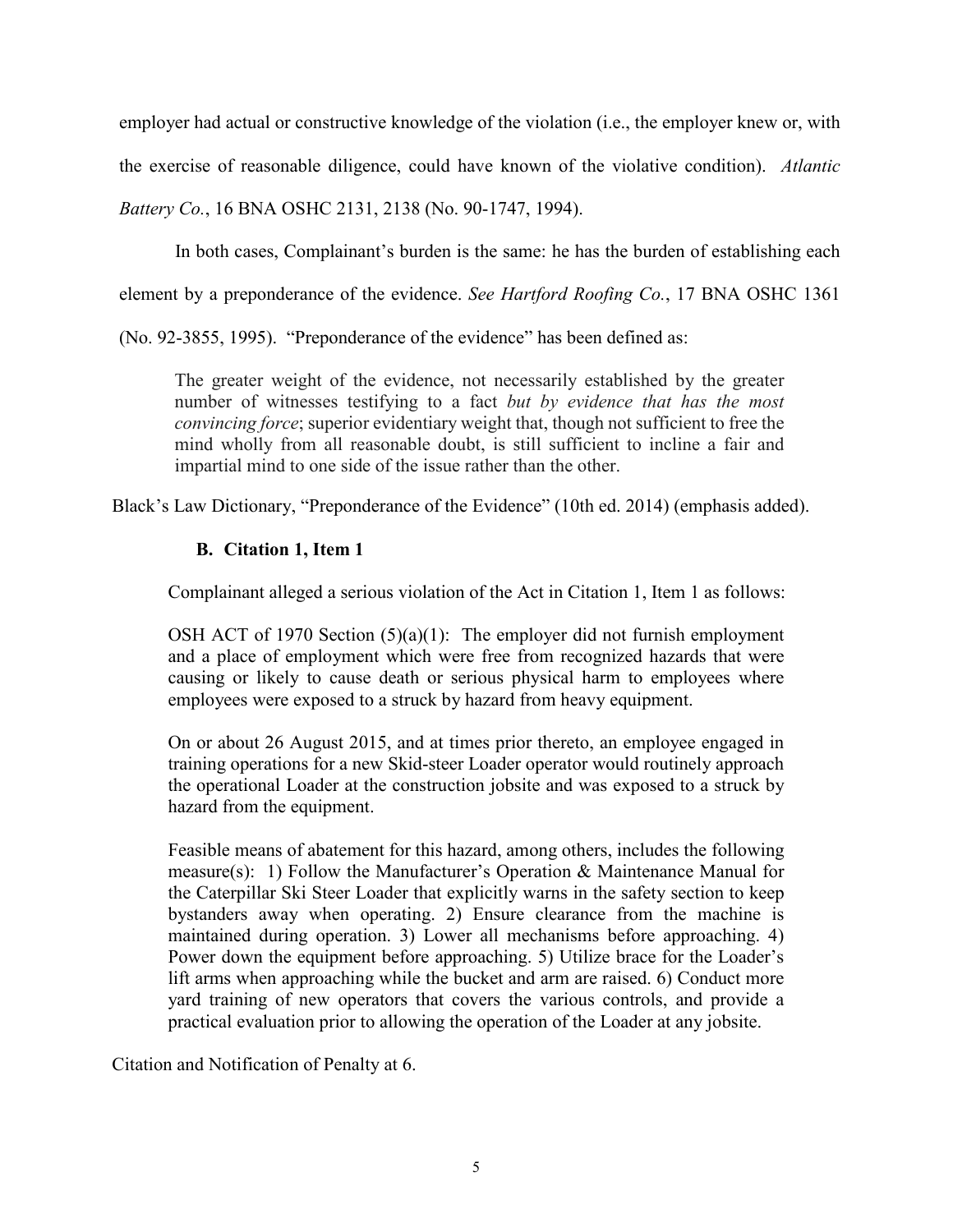## **i. Complainant Failed to Prove the Existence of a Hazard**

 In order to determine whether Complainant established the existence of a hazard, it is important to clarify what conduct, exactly, Complainant contends is hazardous. *See Otis Elevator Co.*, 21 BNA OSHC 2204, 2206 (No. 03-1344, 2007) ("As part of her burden, the Secretary must define the cited hazard in a manner that gives the employer fair notice of its obligations under the Act . . . ."). Although [Redacted] was injured while reaching inside of the skid-steer cab, Complainant did not cite Respondent for that act; rather, Complainant expanded the scope of the citation to allege a more general hazard—approaching an operational skid-steer during the training process. (Tr. 42). So far as the Court can tell, this activity was characterized as hazardous because the trainer could presumably be struck by the skid-steer loader or its implements. Indeed, CSHO Moravits stated, "It's the fact that the trainer is next to a running fully functional skid-steer loader when the manual clearly states that there is no clearance for a person to be there and NIOSH also says bystanders are to be kept away from the machine." (Tr. 29).

 Presumably, [Redacted] would have avoided breaking his wrist had he not approached the running skid-steer; however, extrapolating outward from avoiding his particular injury to a general prohibition against "approaching" a running skid-steer at all requires more than evidence that [Redacted] was injured when he reached into the cab. *See Arcadian Corp.*, 20 BNA OSHC 2001 (No. 93-0628, 2004) ("[T]he Commission has held that it is the hazard, not the specific incident that resulted in injury or might have resulted in injury, that is the relevant consideration in determining the existence of a recognized hazard."). The problem, though, is Complainant provided very little persuasive evidence with respect to the purported hazard.

In support of his argument that approaching an operational skid-steer was hazardous, Complainant relies upon three sources: (1) a NIOSH Alert entitled, "Preventing Injuries and Deaths from Skid-Steer Loaders"; (2) selected portions of the skid-steer operation manual; and (3)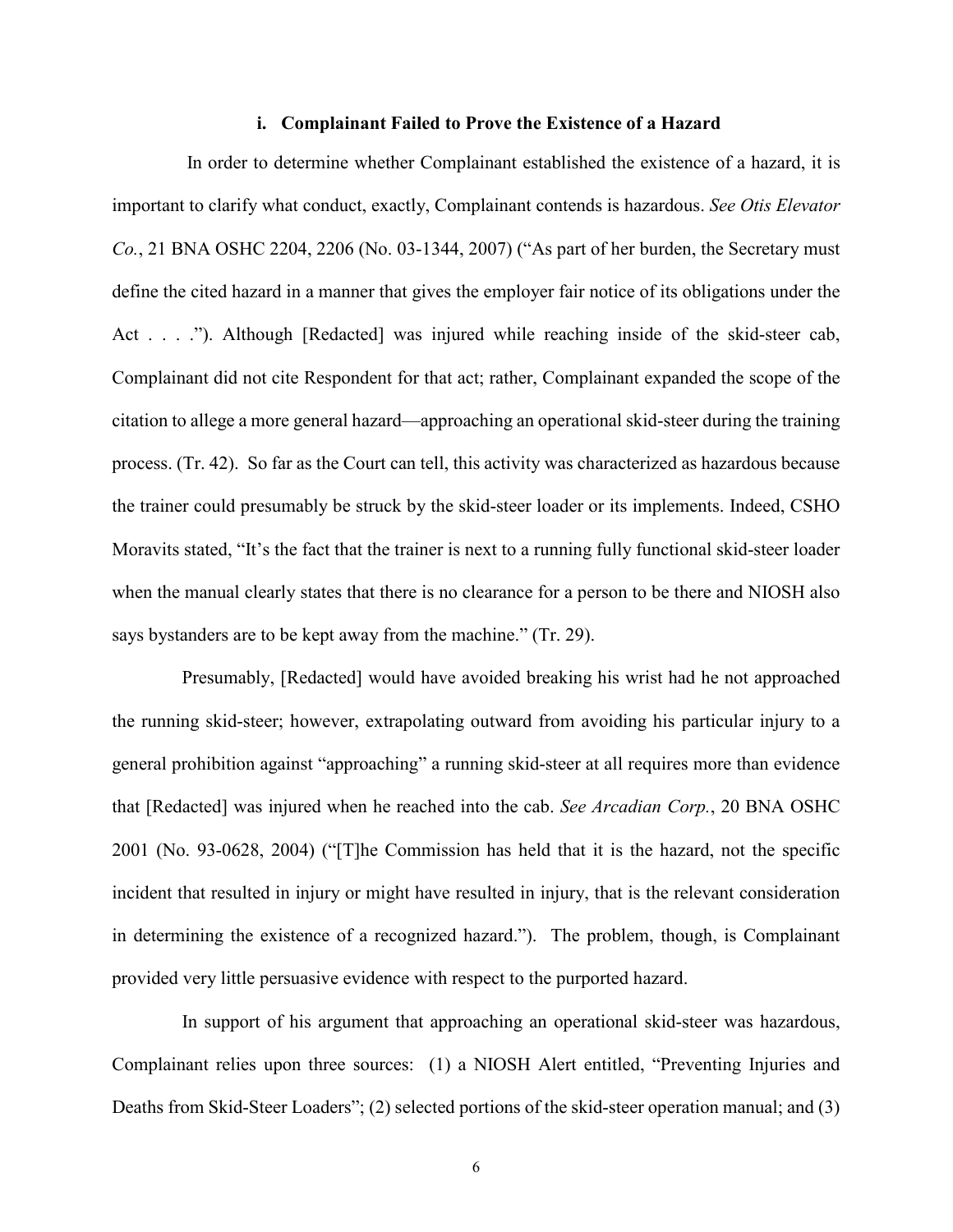the warning labels affixed to the skid-steer. [2](#page-6-0) As discussed below, however, none of these documents either clarifies Complainant's allegation or substantiates the existence of the hazard as alleged.

With respect to the NIOSH Alert, Complainant places significant emphasis on the following warning at the beginning of the Alert: "WARNING! Workers who operate or work near skid-steer loaders may be crushed or caught by the machine or its parts." (Ex. C-2). Put simply (and unsurprisingly), there are hazards associated with working in or near skid-steer loaders. However, the Alert also recognizes that employees *must* work in or near skid-steers, and therefore states, "*If you operate or work near* skid-steer loaders, take these steps to protect yourself." (Ex. C-2) (emphasis added). For the most part, the Alert addresses the specific hazards of operating, entering, and exiting a skid-steer, which are not germane to the present analysis; however, the Alert also states that operators should "[k]eep bystanders away from the work area." (Ex. C-2).

Notwithstanding the cited passage, there is no general prohibition against approaching an operational skid-steer. Right before the list of safe operating procedures, the Alert recognizes that employees work near skid-steer loaders. (Ex. C-2). Although the Alert's procedures state that "bystanders" must be kept away from the "work area", those terms are left undefined, and Complainant provided no clarity as to how those terms should be interpreted other than to say that approaching a running skid-steer during training, as a general rule, is hazardous. Under this set of facts, it is not clear to the Court that [Redacted] (or any trainer) was a bystander, nor is it clear as to what constitutes the "work area". To clarify this problem, the Court highlights one of Complainant's proposed abatement methods: "Ensure clearance from the machine is maintained during operation." Citation and Notification of Penalty at 6. As with the term "work area",

<span id="page-6-0"></span><sup>2.</sup> Complainant also relies upon these sources to establish that the hazard was recognized.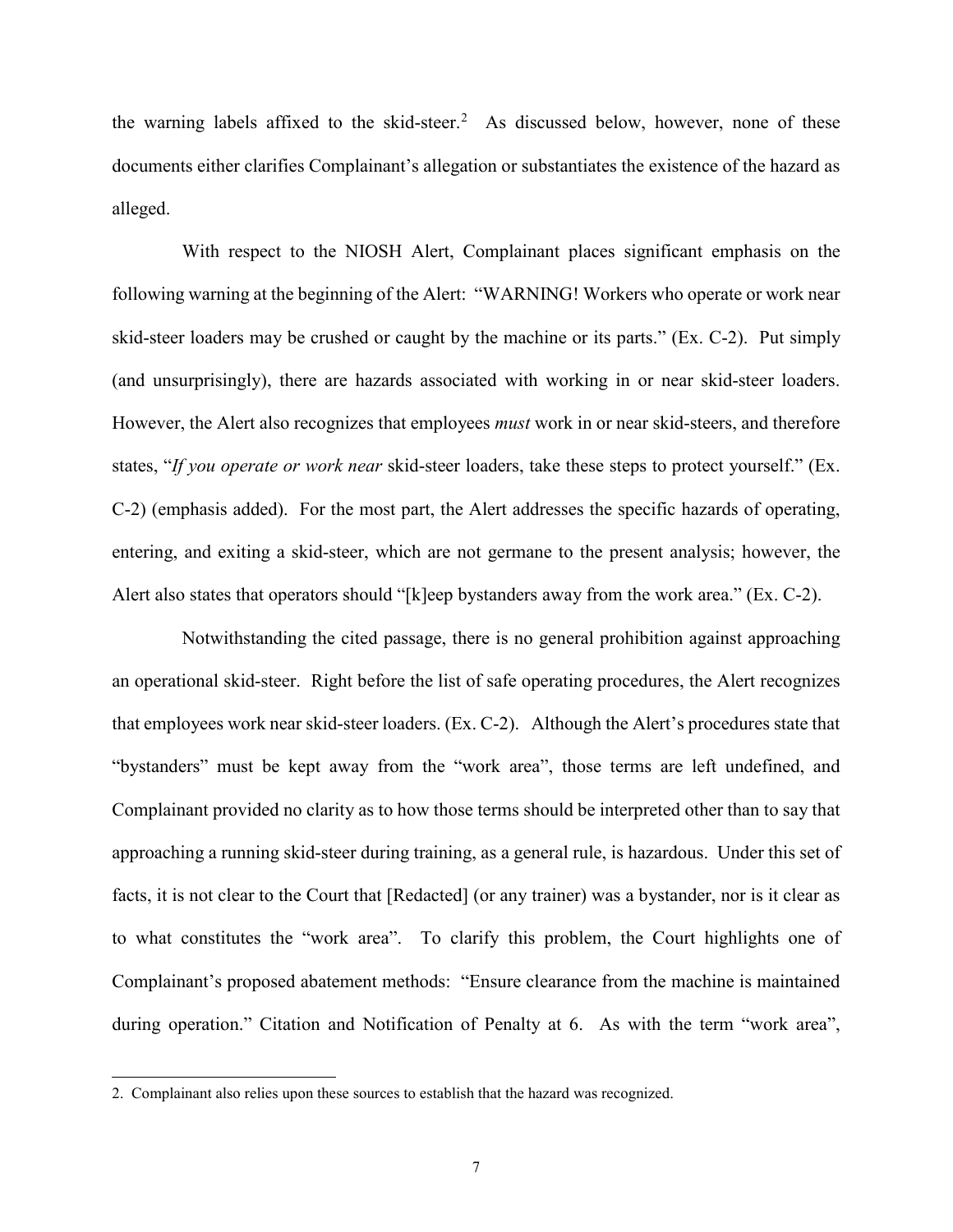Complainant failed to clarify what constitutes adequate "clearance",<sup>[3](#page-7-0)</sup> and he failed to provide evidence indicating the specific manner in which Respondent's training procedures "routinely" failed to account for it. Indeed, CSHO Moravits admitted he did not ask [Redacted] whether he was following company policy or his training when he approached the skid-steer. (Tr. 45).

While the NIOSH Alert is explicit in its description of safe operating procedures and the proper methods for exiting and entering the cab of a skid-steer, it does not clarify Complainant's allegation that approaching a running skid-steer during training is hazardous. In fact, the Alert even accounts for a similar situation:

Never work on the machine with the engine running unless directed to do so by the operator's manual. Follow the manufacturer's safety recommendations to complete the task. *If the adjustments require that the engine be in operation, use an additional person and work as a 2-person team with a trained operator positioned in the operator's station who can effectively communicate with the worker making the adjustment.*

(Ex. C-2 at 9) (emphasis added). Further, as regards training, which is the subject of this citation item, the Alert directs users to the manufacturer's operator and service manuals, as well as the equipment dealer's or manufacturer's "manuals, instructional videos, and operator or service training courses". (Ex. C-2 at 10). No additional evidence regarding these sources was introduced at trial.

 The skid-steer operation manual and warning labels provide no additional clarity. The warnings identified by Complainant are described in the manual and specifically deal with the hazards presented by the loader arms of the skid-steer. Specifically, the 'Crush Hazard' states, "This warning is located on both of the loader arms of the machines that are equipped with extended reach. . . . No clearance for person in this area during operation. Severe injury or death

<span id="page-7-0"></span><sup>3.</sup> The terms "clearance", as stated by Complainant in the Citation, and "work area", as indicated in the NIOSH Alert, appear to be interchangeable, but neither provides additional clarity to Complainant's allegation.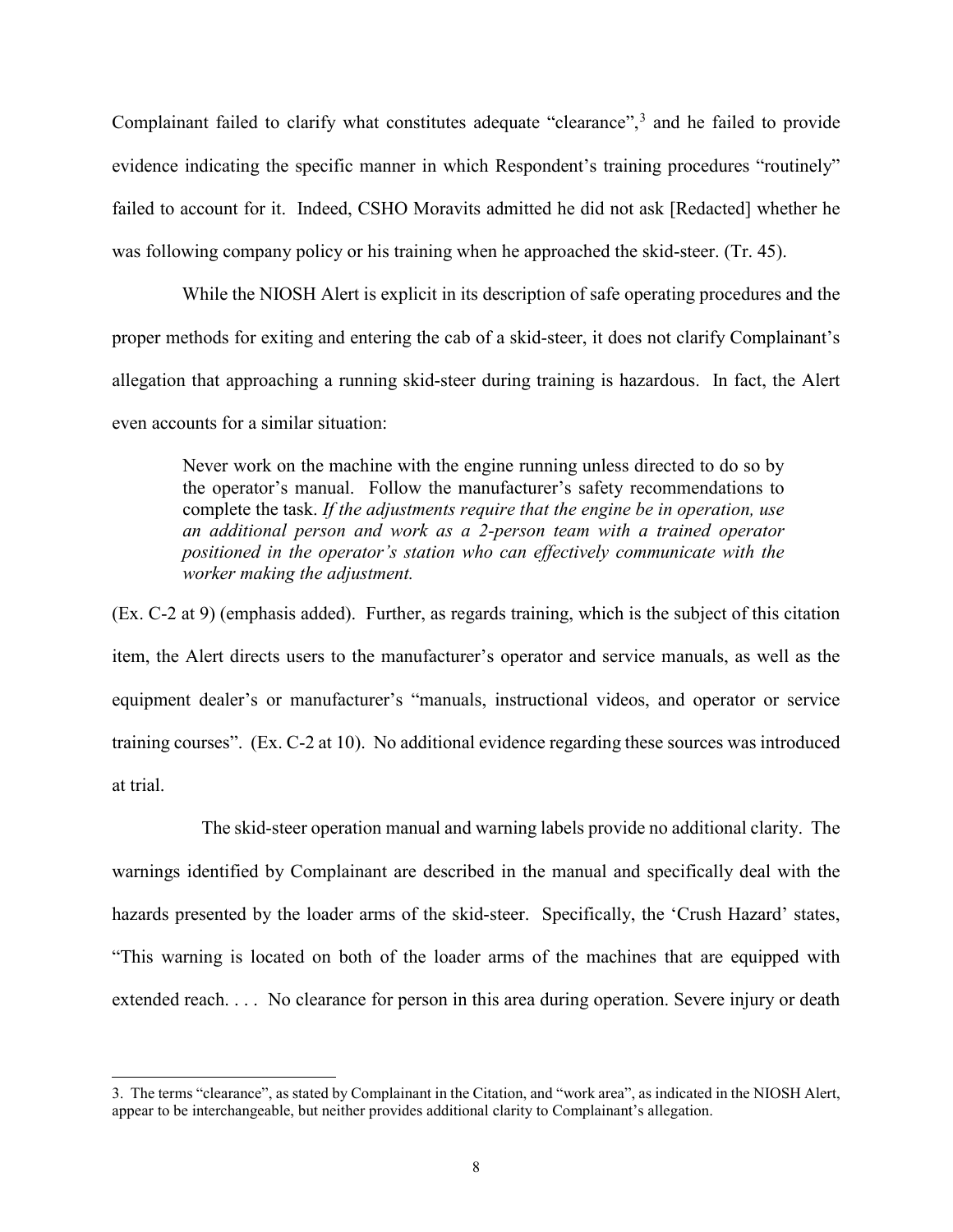from crushing could occur. Stay away from the work tool while it is in operation." (Ex. C-3). These warnings are specifically tailored to the crushing hazards associated with the loader arms. CSHO Moravits confirmed this when he testified that "no clearance for person in this area" means "keeping clear of the loader arms." (Tr. 22). As stated previously, Complainant improperly attempts to expand these specific hazards into a more general prohibition against "approaching" an operational skid-steer.<sup>[4](#page-8-0)</sup> This expansion is unwarranted by any of the foregoing warnings, which are specific to a particular hazard.

 Complainant contends the manner in which Respondent trains its employees is hazardous notwithstanding the fact that the Court has been presented with precious little evidence of how training is, in fact, carried out. Complainant asserts, without proof, Respondent's trainers *routinely* approach operational skid-steers during on-the-job training and that this activity is hazardous.<sup>[5](#page-8-1)</sup> In this case, however, [Redacted] was not injured because he approached an operational skid-steer; he was injured when he stuck his hand into the cabin beneath the raised loader arms, a hazard which is repeatedly identified in the literature submitted by Complainant. (Ex. C-2, C-3). Complainant's attempt to expand upon these specific hazards to identify a more general hazard must fail. There is simply no proof that standing next to an operational and, by all accounts, idle skid-steer in order to give training instructions exposed Respondent's employees to a hazard.

# **ii. The Hazard was not Recognized**

 $\overline{a}$ 

"A hazard is 'recognized' within the meaning of the general duty clause if the hazard is known either by the employer or its industry." *Oberdorfer Indus., Inc.*, 20 BNA OSHC 1321 (No.

<span id="page-8-0"></span><sup>4.</sup> This point is illustrated by Complainant's counsel, who, in response to CSHO Moravits' statement that "no clearance" means "keeping clear of the loader arms", asked, "So, essentially it's saying, 'Stay clear of the skid steer when it's fully functional?"" (Tr. 22).

<span id="page-8-1"></span><sup>5.</sup> The only evidence that this behavior was "routine" are the conclusory statements by CSHO Moravits that his investigation "revealed" the nature of Respondent's training procedures. None of these revelations are supported by statements from Respondent's employees or documented training procedures. (Tr. 17–18).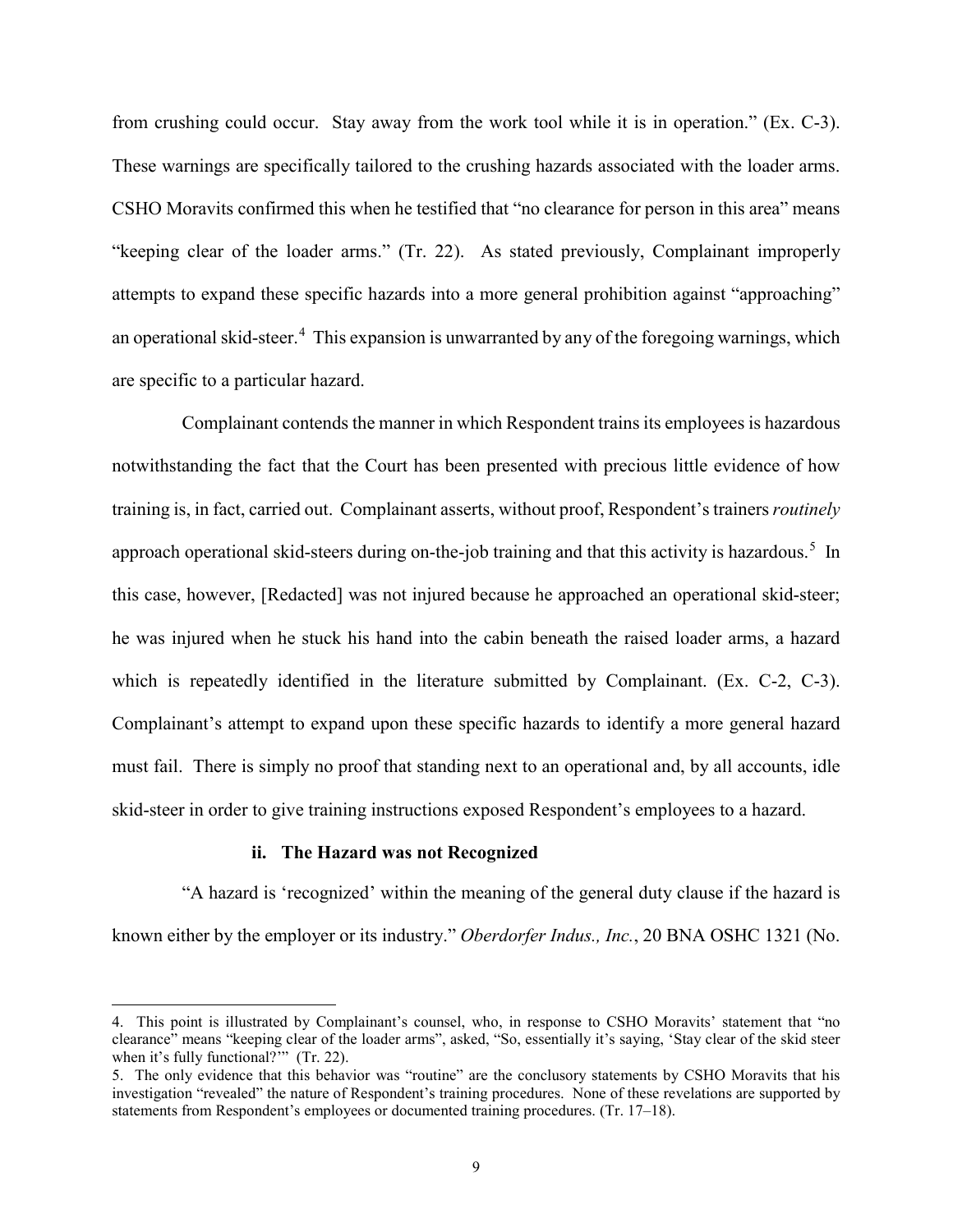97-0469 *et al.*, 2003). In that regard, "[m]anufacturers' instructions and voluntary industry standards that contain explicit safety warnings regarding compliance may be probative evidence in establishing a general duty clause violation." *K.E.R. Enters., Inc.*, 23 BNA OSHC 2241 (No. 08-1225, 2013). As discussed above, the documents introduced by Complainant do not contain explicit safety warnings about approaching the cab of a skid-steer; instead, the Alert, safety manual, and warnings all target hazards specifically associated with the loader arms during entry, exit, while performing maintenance, or during regular work. Nor, for that matter, was there any evidence, such as previous injuries or citations, to suggest Respondent was specifically aware of a hazard. Furthermore, CSHO Moravits testified he was unaware of any industry standard that says how close to an operational skid-steer an employee may stand. (Tr. 46).

Ultimately, Complainant's failure is one of specificity and context. Surely, there are instances when approaching an operational skid-steer may be hazardous, such as when the bucket is raised or when it is "in operation", but those hazards are already addressed by the industry documents introduced by Complainant. (Ex. C-2, C-3). Those are not situations addressed by Complainant's citation item. Instead, Complainant specifically identified approaching an operational skid-steer in the context of training as being hazardous.<sup>[6](#page-9-0)</sup> The distinction between "in operation" and "operational" may be slight, but it is important to the context of this alleged violation. "In operation" implies that the skid-steer is in the process of doing something; whereas "operational" implies that it is capable of carrying out that process, i.e., running, but not necessarily working. Those two contexts present entirely different hazards, which Complainant attempts to conflate without illustrating their similarity. Accordingly, the Court finds that Complainant failed to prove the existence of a recognized hazard.

<span id="page-9-0"></span><sup>6.</sup> CSHO Moravits stated that he did not inquire into whether employees approached skid-steers during regular work activities, outside of the training context. (Tr. 42).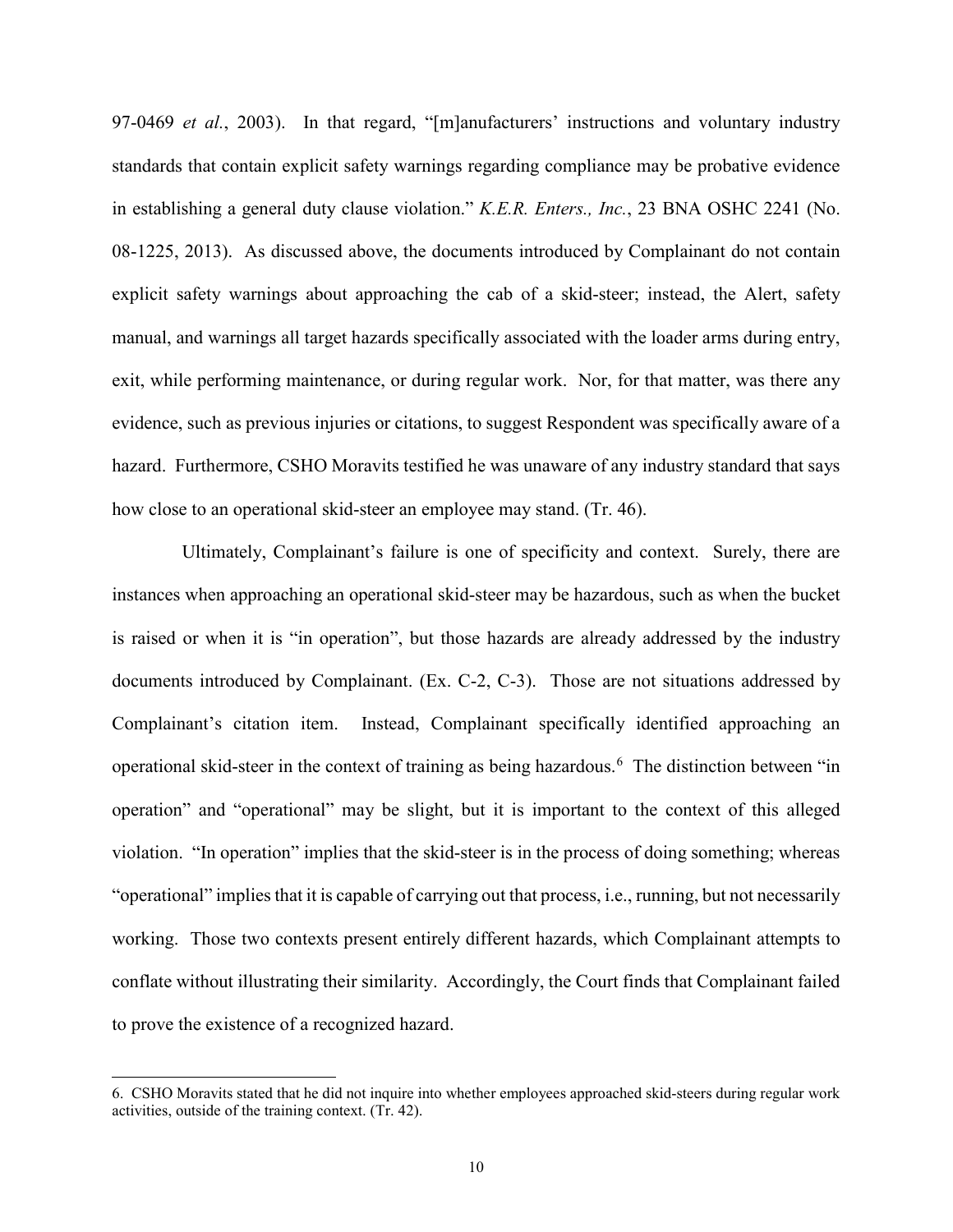## **iii. Complainant Failed to Establish a Feasible Means to Abate the Hazard**

 Even if the Court were to conclude that Complainant established the existence of a recognized hazard (it does not), the Court finds Complainant failed to establish a feasible means to abate the hazard. *See Phillips Petroleum Co.*, 11 BNA OSHC 1776 (No. 78-1816, 1984) ("A violation of the general duty clause cannot be sustained unless the Secretary is able (1) to establish the type of employer conduct necessary to avoid citation under similar circumstances and (2) to demonstrate the feasibility and likely utility of such conduct." (quoting *Cargill, Inc., Nutrena Feed Division*, 10 BNA OSHC 1398 (No. 78–5707, 1982))).

There was virtually no testimony regarding what constituted a feasible means of abatement; indeed, the words "abatement" and "feasible" do not appear in the transcript. The only discussion of preventative conduct occurred when the CSHO testified that a brace bar would have prevented the injury suffered by the trainer *in this instance*. (Tr. 26). The problem, however, is the hazard alleged in the citation item specifically targeted the positioning of the trainer relative to the cab during training. While the brace bar prevents the loader arms from descending unexpectedly, that does not address—at least not completely—the more general hazard alleged in the Citation. Otherwise, there was no discussion whatsoever of what would constitute a safe distance from the skid-steer or of any other proposed abatement measures identified in the Citation and Complainant's post-trial brief. Aside from the brief mention of the brace bar, there was simply no evidence as to how this purported hazard should be abated, nor was there evidence to suggest that any of the proposed methods would be feasible or effective in addressing the hazard identified in the Citation.

The D.C. Circuit addressed the Secretary's burden in the context of abatement in a case similar to the one at bar (insofar as Complainant did not meet its evidentiary burden). It stated:

11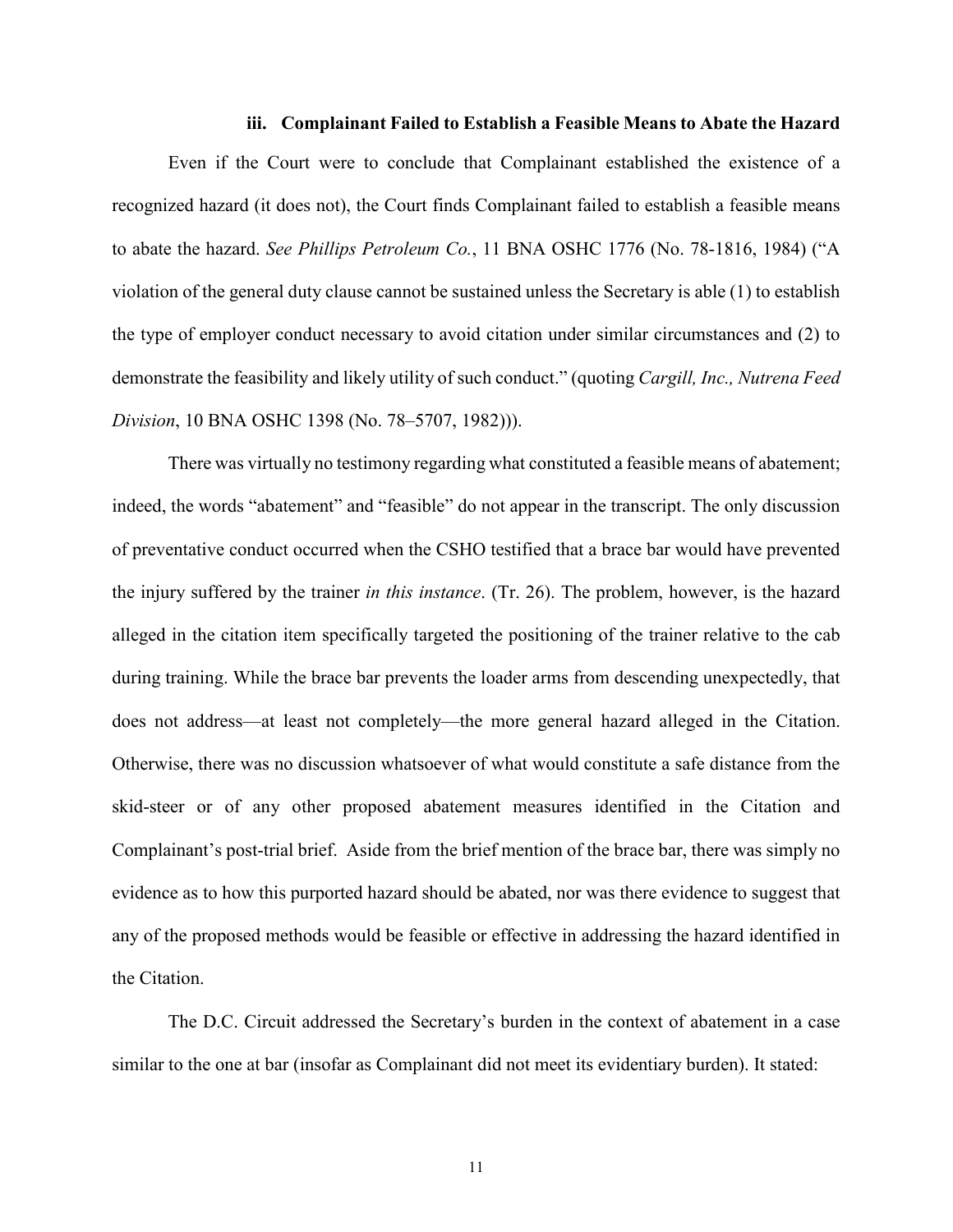Only by requiring the Secretary, at the hearing, to formulate and defend his own theory of what a cited defendant should have done can the Commission and the courts assure evenhanded enforcement of the general duty clause. Because employers have a general duty to do virtually everything possible to prevent and repress hazardous conduct by employees, violations exist almost everywhere, and the Secretary has an awesomely broad discretion in selecting defendants and in proposing penalties. To assure that citations issue only upon careful deliberation, the Secretary must be constrained to specify the particular steps a cited employer should have taken to avoid citation, and to demonstrate the feasibility and likely utility of those measures.

*National Realty & Constr. Co., Inc.*, 489 F.2d 1257, 1268 (D.C. Cir. 1973). It is not enough for Complainant to merely list the things that Respondent should have done to prevent this vague and undefined hazard. To meet his burden, Complainant must provide evidence of how those steps will abate the identified hazard and whether implementing them will be feasible. Complainant failed on both counts.

# **iv. Respondent did not Have Knowledge of the Hazard**

In addition to proving the four primary elements of a general duty clause violation, it is also incumbent upon Complainant to prove Respondent "knew or, with the exercise of reasonable diligence, could have known of the violative condition." *Regina Constr. Co*, 15 BNA OSHC 1044 (No. 87-1309, 1991); *see also S.J. Louis Constr. of Texas*, 25 BNA OSHC 1892 (No. 12-1045, 2016). "In assessing reasonable diligence, the Commission considers several factors, including an employer's obligations to implement adequate work rules and training programs, adequately supervise employees, anticipate hazards, and take measures to prevent violations from occurring." *Id.* (citations omitted). This case occurred in the jurisdiction of the Fifth Circuit, to which this case could be appealed. In both the Fifth Circuit and before the Commission, the actual or constructive knowledge of a supervisor can be imputed to the employer. *See, e.g.*, *Rawson Contractors Inc.*, 20 BNA OSHC 1078, 1080–81 (No. 99-0018, 2003); *W.G. Yates & Sons Constr. Co. v. OSHRC*, 459 F.3d 604, 608 n.6 (5th Cir. 2006). If, however, Complainant seeks to impute the supervisor's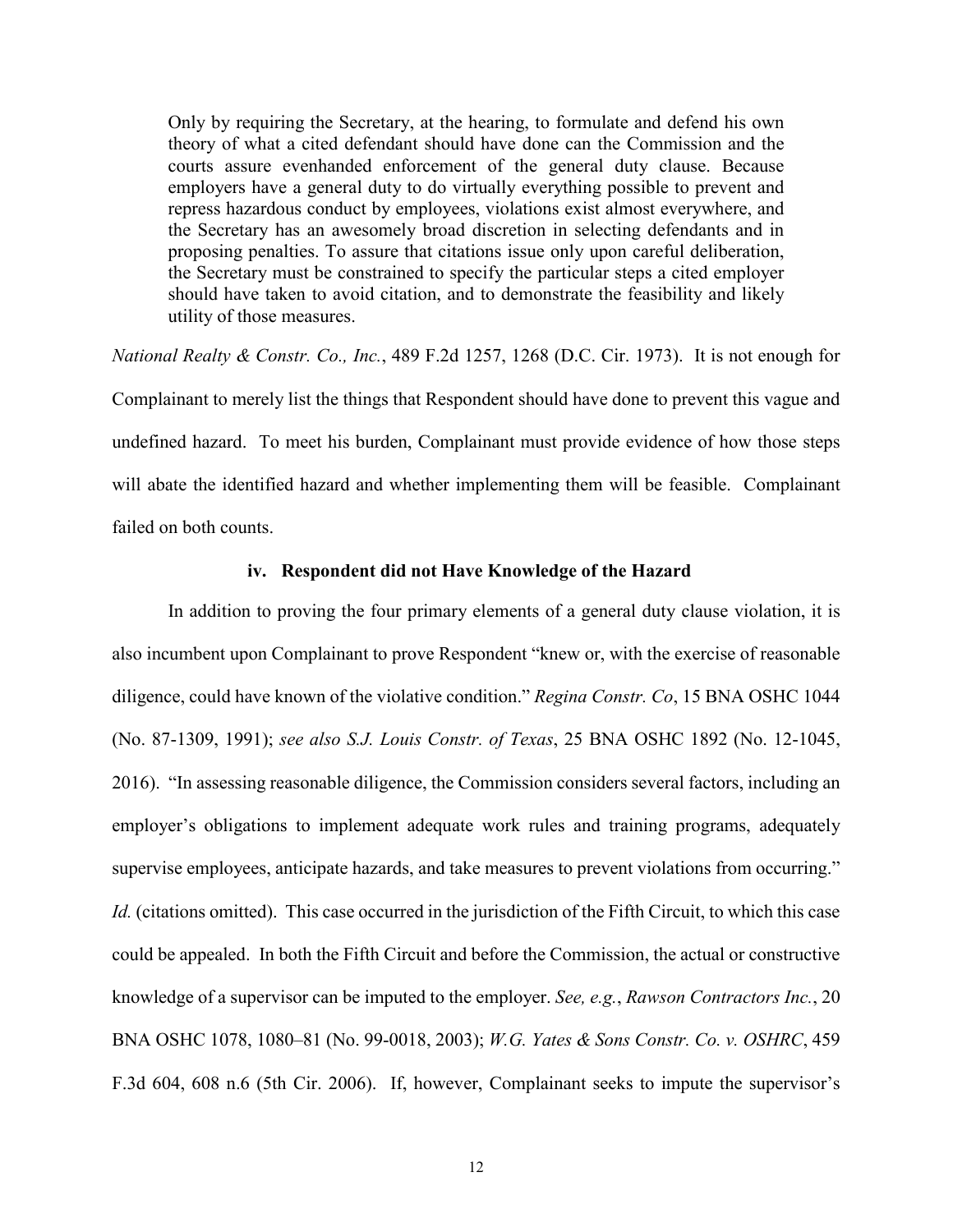knowledge of his own misconduct, the Fifth Circuit requires that such misconduct was foreseeable by "showing that the employer's safety, training, and discipline are inadequate." *W.G. Yates*, 456 F.3d at 608–609.

Complainant did not address the issue of knowledge either in its presentation of the evidence or in his post-trial brief.<sup>[7](#page-12-0)</sup> It is not clear whether Complainant claims knowledge should be imputed through [Redacted], Sanchez, or Moore. This "who" is important because it determines what standard should be applied to establish actual or constructive knowledge. In either case, however, Complainant did not meet its burden of proof.

If Complainant sought to prove knowledge though [Redacted], the trainer whose misconduct led to the citation, it would need to establish that his misconduct was foreseeable. *Id.* In order to prove foreseeability, Complainant must show that Respondent's training, safety, and discipline are inadequate. *Id.* Complainant did not introduce any evidence regarding Respondent's training, safety, or disciplinary regimes, and therefore cannot prove that [Redacted]'s actions were foreseeable. Thus, based on these facts, [Redacted]'s knowledge cannot be imputed to Respondent.

While there is "more" evidence with respect to knowledge on behalf of Sanchez and Moore, the Court still finds it is insufficient to meet Complainant's burden. In response to leading questions from Complainant's counsel, CSHO Moravits testified that it was "normal policy" for Respondent's trainers to walk up to an operational skid-steer during on-the-job training. (Tr. 18). The problem, however, is there is no indication in the record as to how he learned this was part of the training routine. CSHO Moravits testified that he spoke to Moore, Sanchez, and [Redacted], but there is no indication as to who told him about this routine, instead stating that his inspection

<span id="page-12-0"></span><sup>7.</sup> Though the Court does not rely on it, the Notice of the Filing of Trial Transcript clearly states, "Issues not briefed will be deemed abandoned." *See Georgia-Pacific Corp.*, 15 BNA OSHC 1127, 1136 (No. 89-2713, 1991).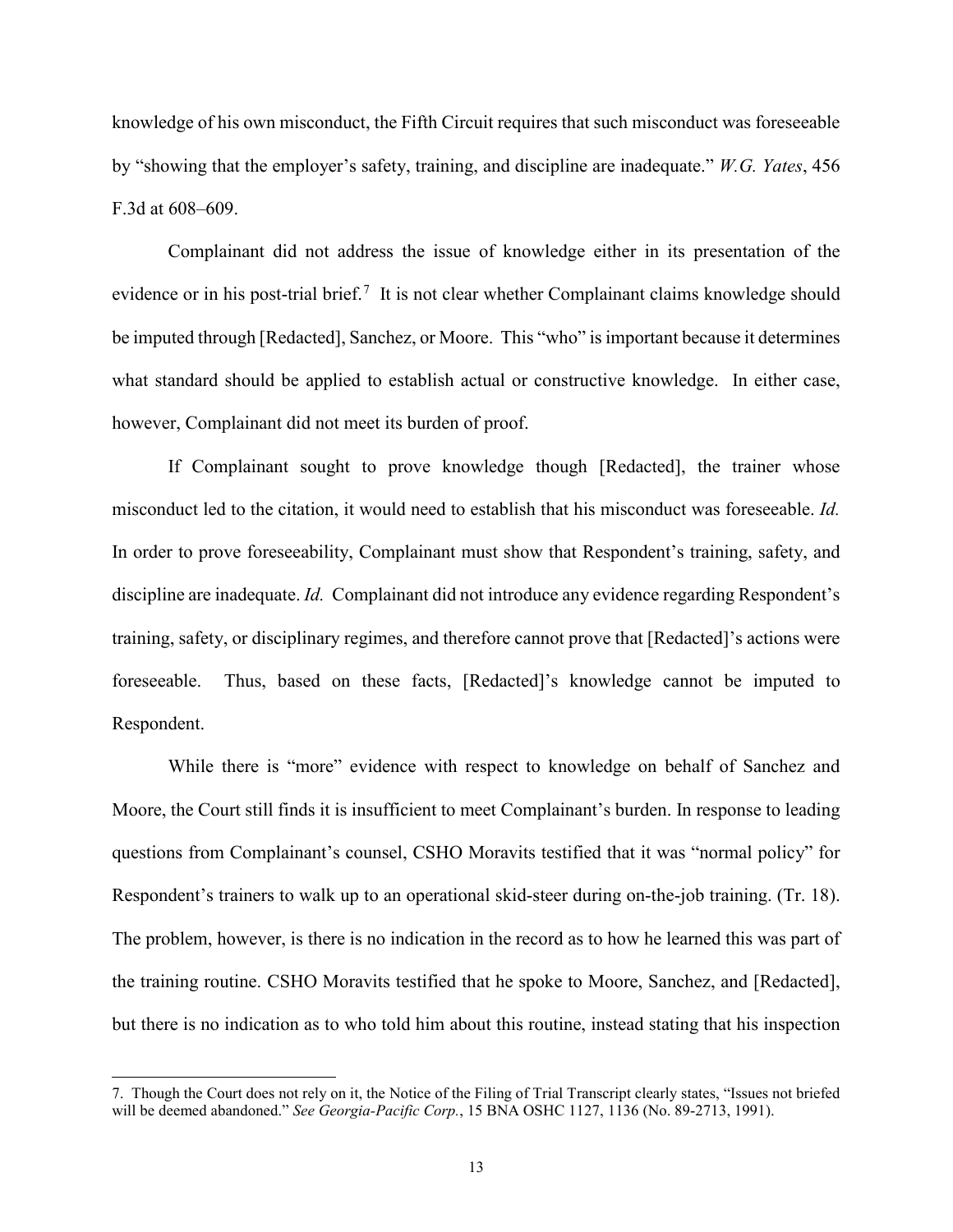"revealed" that it was a "normal process". Indeed, in response to cross-examination, CSHO Moravits admitted: (1) other than [Redacted], he did not speak to other employees engaged in skid-steer training operations; (2) neither Moore nor Sanchez told him about any other employees that conduct training, other than [Redacted]; and (3) he did not ask [Redacted] whether he was following company policy, rules, or training when he approached the skid-steer and reached inside the cab. (Tr. 40–45). What is missing is competent, credible evidence illustrating that either Moore or Sanchez was aware of how [Redacted] was carrying out training or that Respondent's training procedures specifically call for [Redacted] to act in the manner that he did.

Based on the evidence, and Complainant's failure to even address the issue, the Court finds that Complainant failed to prove Respondent had constructive or actual knowledge of the purported violation. Accordingly, based on the foregoing discussion, Citation 1, Item 1 is VACATED.

# **C. Citation 2, Item 1**

Complainant alleged a serious violation of the Act in Citation 2, Item 1 as follows:

29 CFR 1904.39(a)(2): The employer did not report an in-patient hospitalization, amputation, or loss of an eye as a result of a work-related incident to OSHA within twenty-four hours.

On or about 26 August 2015, the employer failed to report to OSHA a work-related inpatient hospitalization of one or more employees within 24 hours.

Citation and Notification of Penalty at 9.

The cited standard provides:

Within twenty-four (24) hours after the in-patient hospitalization of one or more employees or an employee's amputation or an employee's loss of an eye, as a result of a work-related incident, you must report the in-patient hospitalization, amputation, or loss of an eye to OSHA.

29 C.F.R. § 1904.39(a)(2).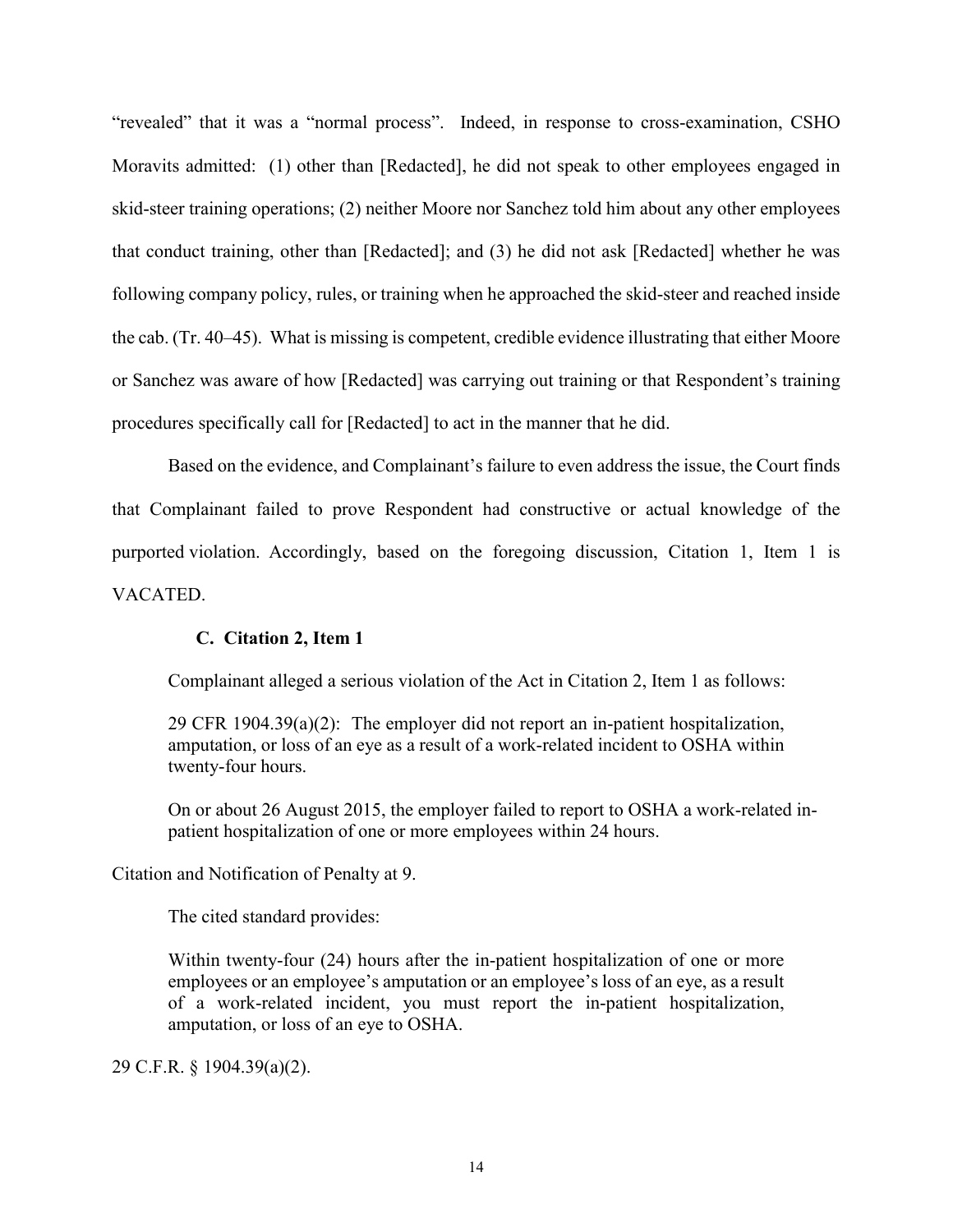As noted above in Section III, *supra*, Complainant failed to introduce documentary evidence indicating when [Redacted] was admitted to the hospital and when the call was received by OSHA. Even if the Court were to accept CSHO Moravits' testimony that Sanchez told him [Redacted] was admitted to St. David's hospital "around noon" on August 26, 2015, that only helps the Court determine when the 24-hour clock began. (Tr. 15, 53–54).

At trial, CSHO Moravits said he learned about the hospital admission from the company's report to OSHA; however, no documents were introduced to confirm that fact. (Tr. 54). Instead, CSHO Moravits testified that Sherry Lascowski called the office and reported the hospitalization. (Tr. 55). The Court overruled an objection from Respondent's counsel regarding this testimony to allow some latitude to establish foundation. However, evaluating the complete submission, the Court agrees that this testimony is double hearsay. *See* F.R.E. 805. While Ms. Lascowski's statements could be excepted from the hearsay rule as an admission of a party opponent under F.R.E. 801(d)(2), there are two major problems with accepting this testimony. First, there was no foundation laid to establish that Ms. Lascowski was, in fact, an employee of Respondent. CSHO Moravits did not speak with Ms. Lascowski and, thus, he did not have direct knowledge of who she was or whether she was authorized to speak on behalf of Respondent. (Tr. 55). Second, even if the Court were to accept that Ms. Lascowski was an employee of Respondent, Complainant cannot overcome the hearsay problem of how CSHO Moravits learned about the call from Ms. Lascowski. Presumably, this call was logged and documented by one of Complainant's employees, and the information was eventually provided to CSHO Moravits. What is unknown is how CSHO Moravits received that information. Had Complainant introduced the records upon which CSHO Moravits' knowledge was based, such records would have cured the second part of the double